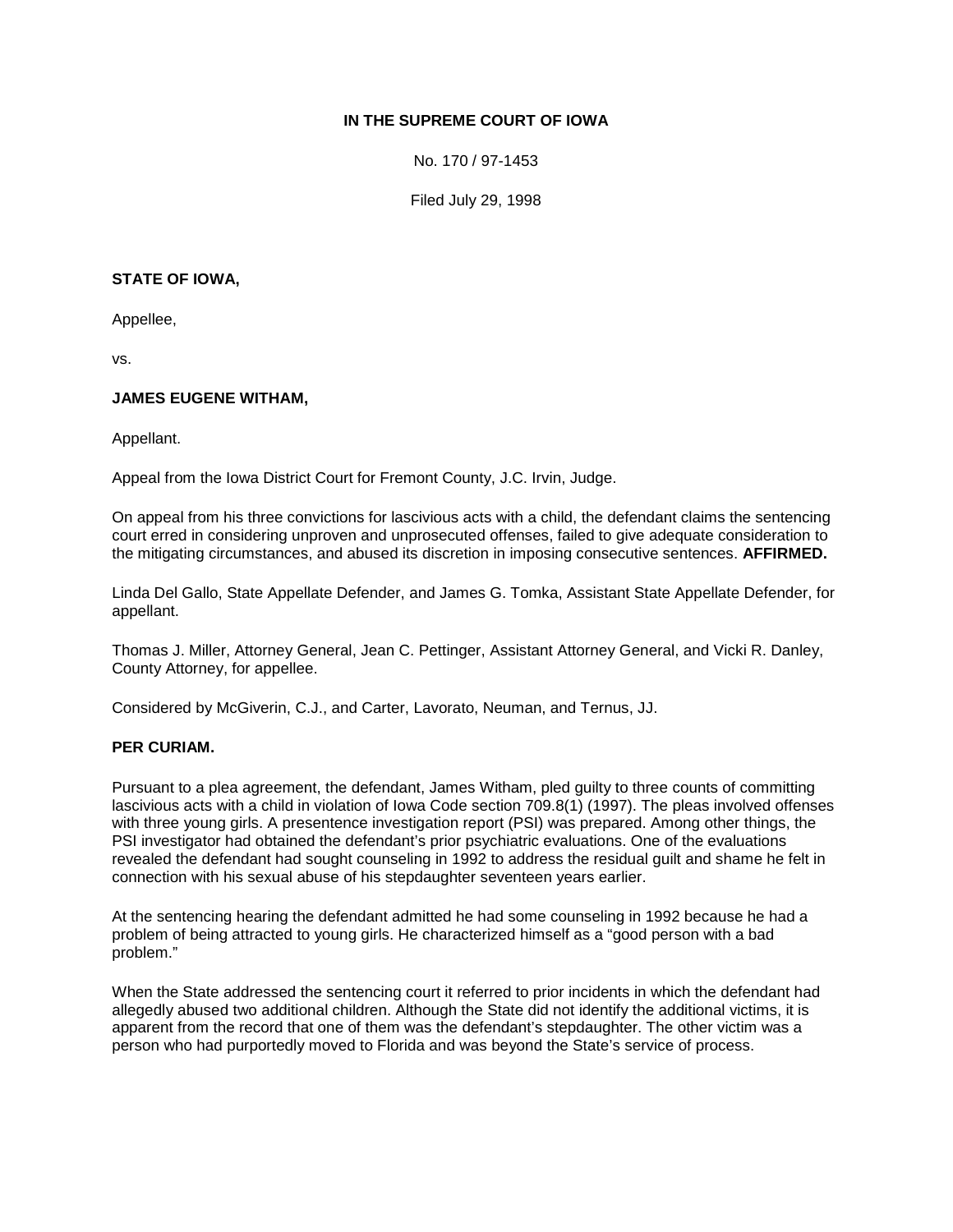The court sentenced the defendant to three consecutive five-year terms. In explaining the reasons for its sentence, the court specifically referred to the fact that the defendant had previously committed a similar offense, had received treatment for it, and had reoffended.

The defendant has appealed. He argues the court erroneously relied on unprosecuted and unproven prior incidents and his sentence must be reversed and remanded. The defendant also claims the court failed to give adequate consideration to mitigating factors and abused its discretion in imposing consecutive sentences.

Our review is for the correction of errors at law. Iowa R. App. P. 4. A sentence will not be upset on appellate review unless the defendant demonstrates an abuse of trial court discretion or a defect in the sentencing procedure such as the trial court's consideration of impermissible factors. *State v. Wright,* 340 N.W.2d 590, 592 (Iowa 1983).

**I.** A court may not consider an unproven or unprosecuted offense when sentencing a defendant unless (1) the facts before the court show the accused committed the offense, or (2) the defendant admits it. *See State v. Mateer,* 383 N.W.2d 533, 538 (Iowa 1986); *State v. Black,* 324 N.W.2d 313, 315-16 (Iowa 1982); *State v. Messer,* 306 N.W.2d 731, 732-33 (Iowa 1981). At issue in this case is whether the contents of the PSI report constituted facts before the court which showed the defendant had committed a prior sexual offense against a child.

A PSI report is required to include mental health information about a defendant. *See* Iowa Code § 901.3(1). The defendant did not object to that portion of the PSI report which addressed his psychiatric evaluation, and the sentencing court was free to consider it. *See State v. Townsend,* 238 N.W.2d 351, 358 (Iowa 1976) (sentencing court properly considered unchallenged matters in PSI report).

The defendant did not claim the mental health portions of the PSI report were inaccurate, and he implicitly confirmed their accuracy by admitting he had a problem of being attracted to young girls and had received counseling in 1992. Under these circumstances, the unchallenged portions of the PSI report constituted sufficient facts from which the sentencing court could consider the defendant's prior sexual abuse of his stepdaughter. The sentencing court did not abuse its discretion in considering that offense.**<sup>1</sup>**

**II.** The defendant claims the sentencing court failed to give adequate consideration to his solid work history, his age (59), and his poor health. He further claims the sentences imposed by the court were unreasonable and do not accomplish justice.

A sentencing court is to consider any mitigating circumstances relating to a defendant. Iowa Code § 901.3(7). A review of the record reveals that the sentencing court specifically considered the defendant's lack of a prior criminal record, his age, and his military and employment background. There is no merit to the defendant's contention that the court failed to give adequate consideration to the mitigating circumstances of the case.

Given the serious nature of the defendant's offenses and the number of victims, the sentencing court was well within its discretion in imposing consecutive sentences and they are affirmed.

## **AFFIRMED.**

This opinion shall be published.

## **NOTES**

1 Nothing in the court's statements or in its judgment entry indicates it considered the State's unsubstantiated allegation that the defendant had also abused an unidentified